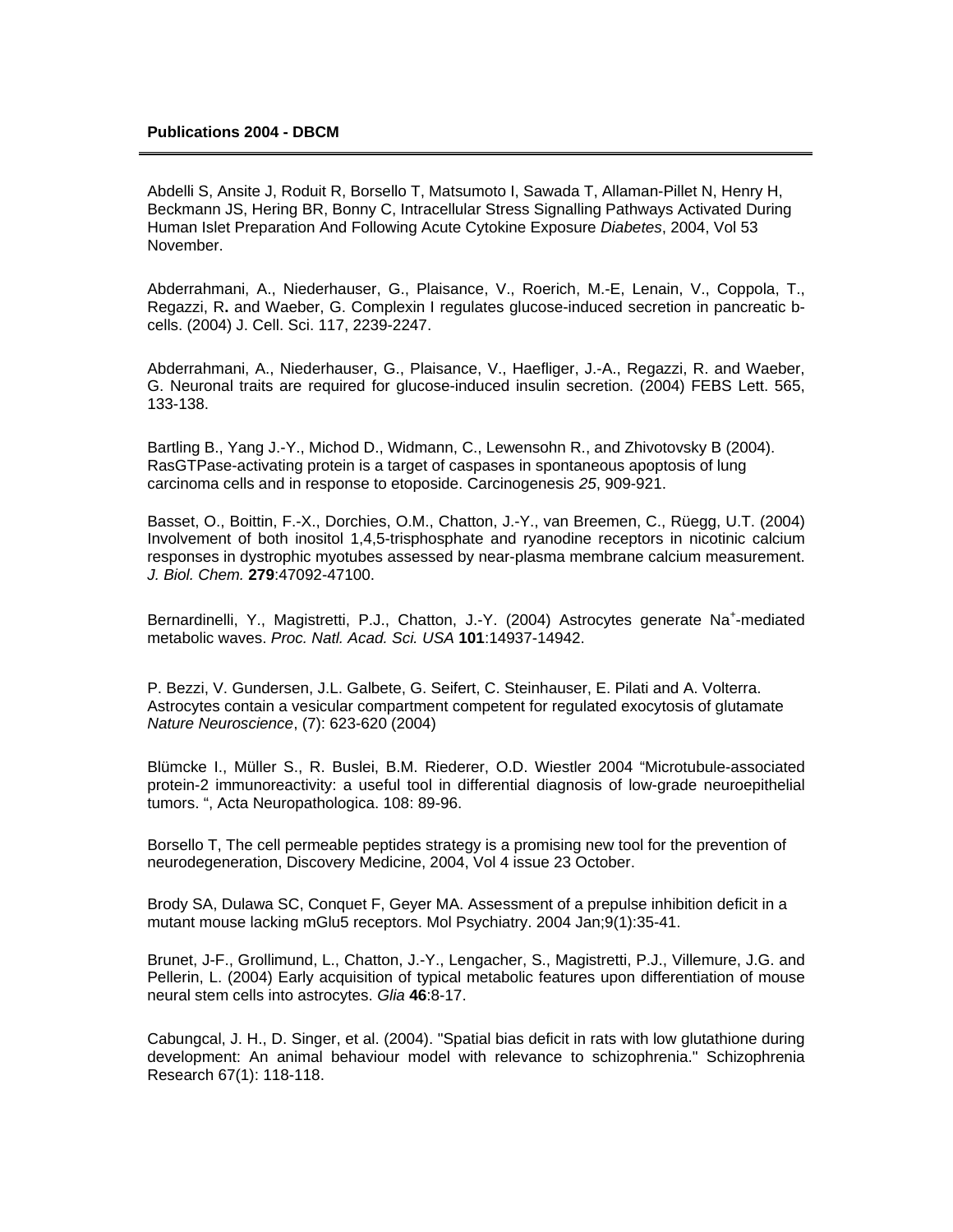Chattopadhyaya B., Di Cristo G., Higashiyama H., Knott G.W., Kuhlman S.J., Welker E., Huang Z.J. (2004) Experience and activity-dependent maturation of perisomatic GABAergic innervation in primary visual cortex during a postnatal critical period. J Neurosci 24:9598-9611.

Cheviet, S., Coppola, T., Haynes, L-P., Burgoyne, B. and Regazzi, R**.** The Rab-binding protein Noc2 is associated with insulin-containing secretory granules and is essential for pancreatic bcell exocytosis. (2004) Mol. Endocrinol. 18, 117-126.

Cheviet, S., Waselle, L. and Regazzi, R. NOC-ing out exocrine and endocrine secretion. (2004) Trends Cell Biol. 14, 525-528.

Di Cristo G., Wu C., Chattopadhyaya B., Ango F., Knott G., Welker E., Svoboda K., Huang Z.J. (2004) Subcellular domain-restricted GABAergic innervation in primary visual cortex in the absence of sensory and thalamic inputs. Nat Neurosci 7:1184-1186.

Decosterd I, Allchorne A, Woolf CJ. Differential analgesic sensitivity of two distinct neuropathic pain models. Anesth Analg. 2004 Aug;99(2):457-63, table of contents.

Do, K. Q., P. Bovet, et al. (2004). "Glutathione deficit in schizophrenia: A new vulnerability factor for misconnectivity?" Schizophrenia Research 67(1): 118-119.

Ezrokhi VL, Korshunov VA, Markevich VA, Voronin LL, Welker E, Zajchenko MI. Stimulation of the lateral hypothalamus provokes the initiation of robust long-term potentiation of the thalamocortical input to the barrel field of the adult, freely moving rat. Neurosci Behav Physiol. 2004 Nov;34(9):919-27.

Genoud C., Knott G.W., Sakata K., Lu B., Welker E. (2004) Altered synapse formation in the adult somatosensory cortex of brain-derived neurotrophic factor heterozygote mice. J Neurosci 24:2394-2400.

Grenningloh, G., S. Soehrman, et al. (2004). "Role of the microtubule destabilizing proteins SCG10 and stathmin in neuronal growth." Journal of Neurobiology 58(1): 60-69.

Heinbockel T, Heyward P, Conquet F, Ennis M. Regulation of main olfactory bulb mitral cell excitability by metabotropic glutamate receptor mGluR1. J Neurophysiol. 2004 Nov;92(5):3085- 96. Epub 2004 Jun 22.

Hornung, J. P. (2004). "Neuronal morphology in serotonergic gene knock-out mice." European Neuropsychopharmacology 14: S172-S173.

S. Kasas, C. Cibert, A. Kis, P.De Los Rios, B.M. Riederer, L. Forro, G. Dietler and S. Catsicas. "Oscillation modes of microtubules" *Biology of the Cell*. 96 : 697-700 (2004)

Kasas S.Sample preparation method for observing RNA polymerase activity by atomic force microscopy.Methods Mol Biol. 2004;242:341-8.

S. Kasas, Kis A, Riederer BM, Forro L, Dietler G, Catsicas S Mechanical properties of microtubules explored using the finite elements method, *ChemPhysChem* 5 : 252-257 (2004)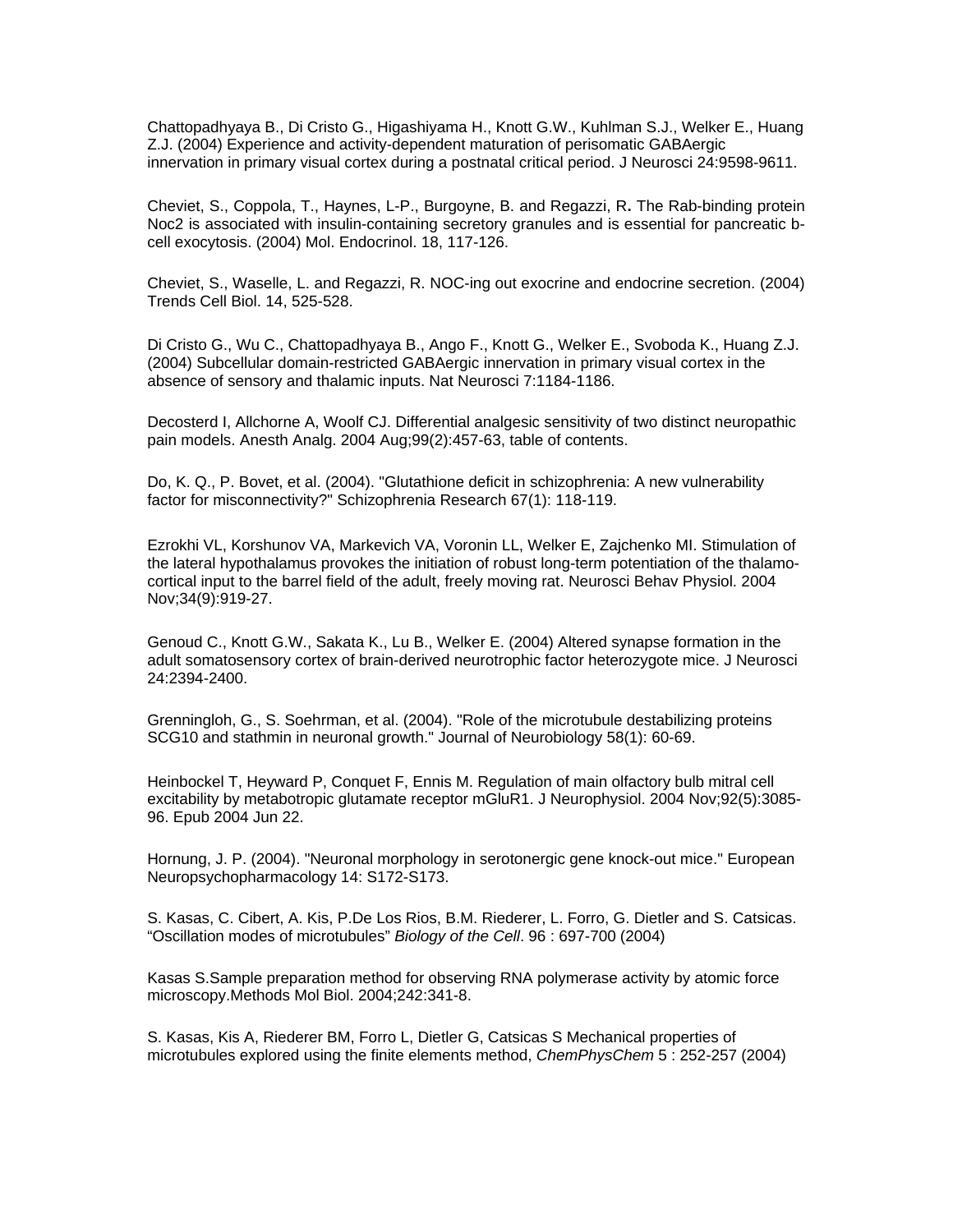R. Kohli, J.-P. Gabriel & P.G.H. Clarke. Mathematical analysis of competition between sensory ganglion cells for neurotrophic factor in the skin. Math. Biosci. **191**, 207-225 (2004).

Leuba G, Vernay A, Vu D, Walzer C, Belloir B, Kraftsik R, Bouras C, Savioz A. Differential expression of LMO4 protein in Alzheimer's disease. Neuropathol Appl Neurobiol. 2004 Feb;30(1):57-69.

Magistretti, P. J., J. Y. Chatton, et al. (2004). "A mechanism for astrocyte-neuron metabolic coupling: Relevance for functional imaging." International Journal of Neuropsychopharmacology 7: S10-S11.

Marzioni, D., L. Tamagnone, et al. (2004). "Restricted innervation of uterus and placenta during pregnancy: Evidence for a role of the repelling signal semaphorin 3A." Developmental Dynamics 231(4): 839-848.

Michod ,D., Yang, J.-Y., Chen J., Bonny C. and Widmann, C. (2004). A RasGAP-derived cell permeable peptide potently enhances genotoxin-induced cytotoxicity in tumor cells. Oncogene *23*, 8971-8978.

Moulin, N. and Widmann, C. (2004). Islet-Brain (IB)/JNK-interacting proteins (JIPs): future targets for the treatment of neurodegenerative diseases? Current Neurovascular Research *1*, 111-127.

Nano M, Dal Corso H, Ferronato M, Solej M, Hornung JP, Dei Poli M.Ligation of the inferior mesenteric artery in the surgery of rectal cancer: anatomical considerations.Dig Surg. 2004;21(2):123-6; discussion 126-7. Epub 2004 Mar 16.

Newman EA & Volterra A Glial control of synaptic function GLIA, 47: 207-8, 2004

Regazzi, R., R. Gerona, et al. (2004). "Role of phosphoinositides in the regulation of insulin exocytosis." Diabetologia 47: A152-A152.

Riederer, B.M., P. Berbel,and G.M. Innocenti, 2004 "Neurons in the corpus callosum of the cat during postnatal development". Eur. J. Neurosci. 19: 2039-2046.

Steiner, P., Kulangara, K., Sarria, J.C.F., Glauser, L., Regazzi, R. and Hirling, H. Reticulon1 c/Neuroendocrine-Specific Protein-C interacts with SNARE proteins. (2004) J. Neurochem. 89, 569-580.

Suh, L. H., S. F. Oster, et al. (2004). "L1/laminin modulation of growth cone response to EphB triggers growth pauses and regulates the microtubule destabilizing protein SCG10." Journal of Neuroscience 24(8): 1976-1986.

Touri F, Welker E, Riederer BM. Differential distribution of MAP1A isoforms in the adult mouse barrel cortex and comparison with the serotonin 5-HT2A receptor. J Chem Neuroanat. 2004 May;27(2):99-108.

Troncoso E, Muller D, Korodi K, Steimer T, Welker E, Kiss JZ. Recovery of evoked potentials, metabolic activity and behavior in a mouse model of somatosensory cortex lesion: role of the neural cell adhesion molecule (NCAM). Cereb Cortex. 2004 Mar;14(3):332-41.